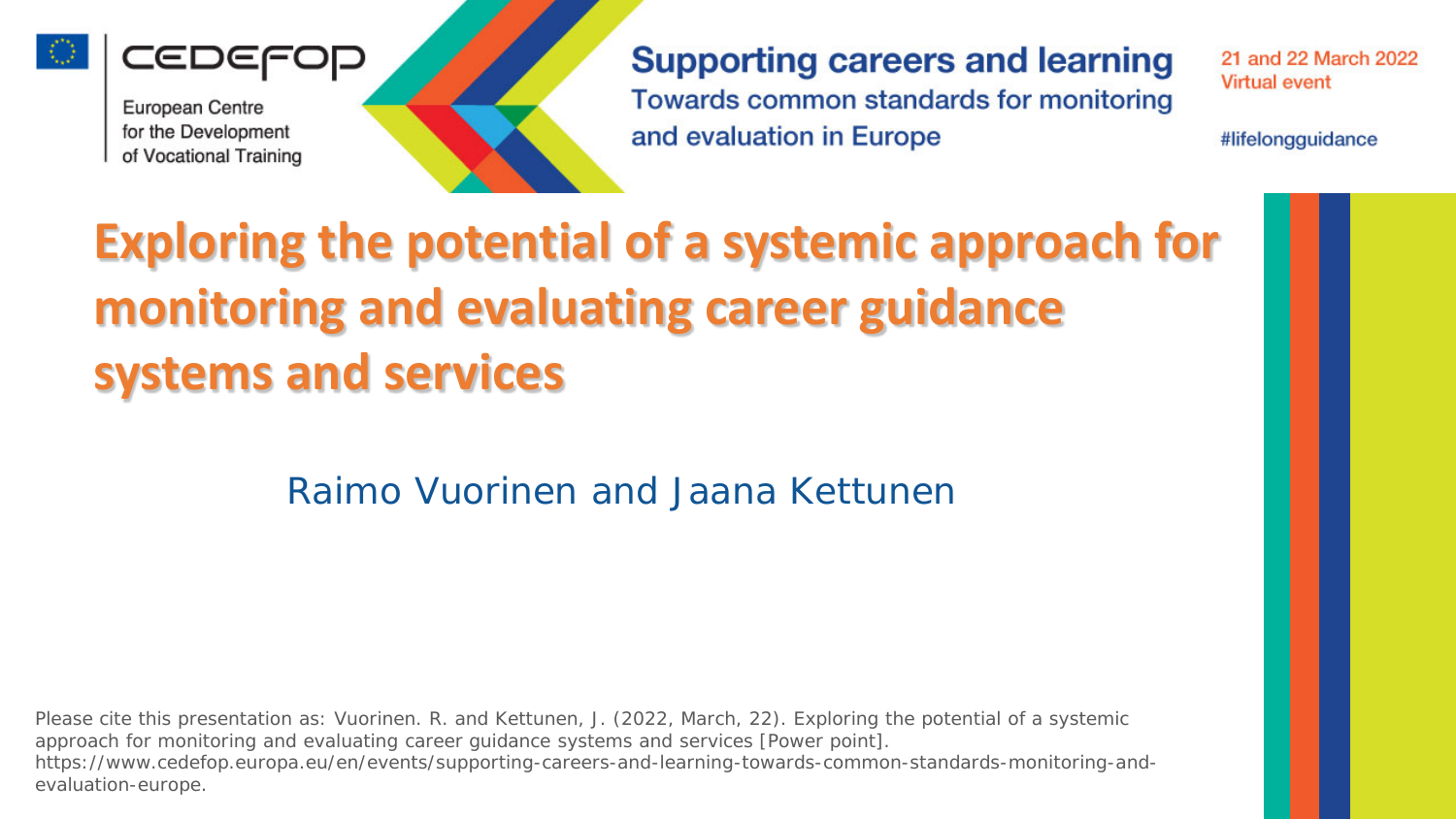

:ED



**Supporting careers and learning** Towards common standards for monitoring and evaluation in Europe

21 and 22 March 2022 **Virtual event** 

#lifelongguidance

### Discussion themes

- Systemic nature of lifelong guidance
- Emergence of systemic evaluation and monitoring processes
- Applying a systemic model in a European context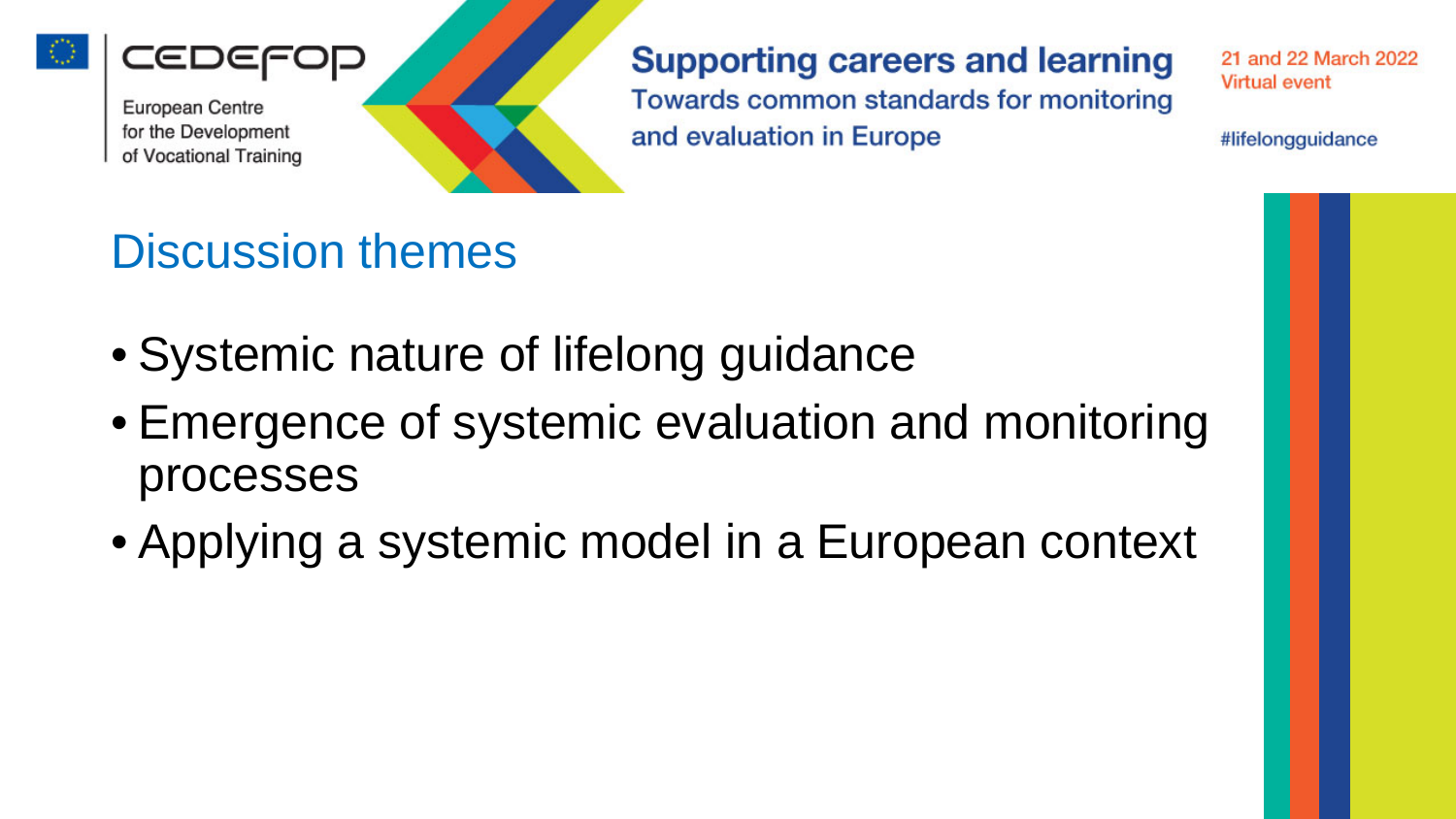



### **Supporting careers and learning**

Towards common standards for monitoring and evaluation in Europe

21 and 22 March 2022 **Virtual event** 

#lifelongguidance

### Systemic nature of lifelong guidance



#### **National guidance policies**

- Cross-sectoral policies, preconditions for the services
- Continuous improvement of the services based on the evidence from all three levels

#### **Guidance services in organisations**

- **-** Individual service provides or networks
- Coordination & collaboration of services, cross-sectoral networks

#### **Guidance services visible to clients**

- Interactive processes and multichannelled contacts with groups & clients
- Division of labour, content & methods

#### **Types of impact and beneficiaries of impact**

(Hooley, 2014; Borbely-Pecze, 2011; Nykänen et al., 2007)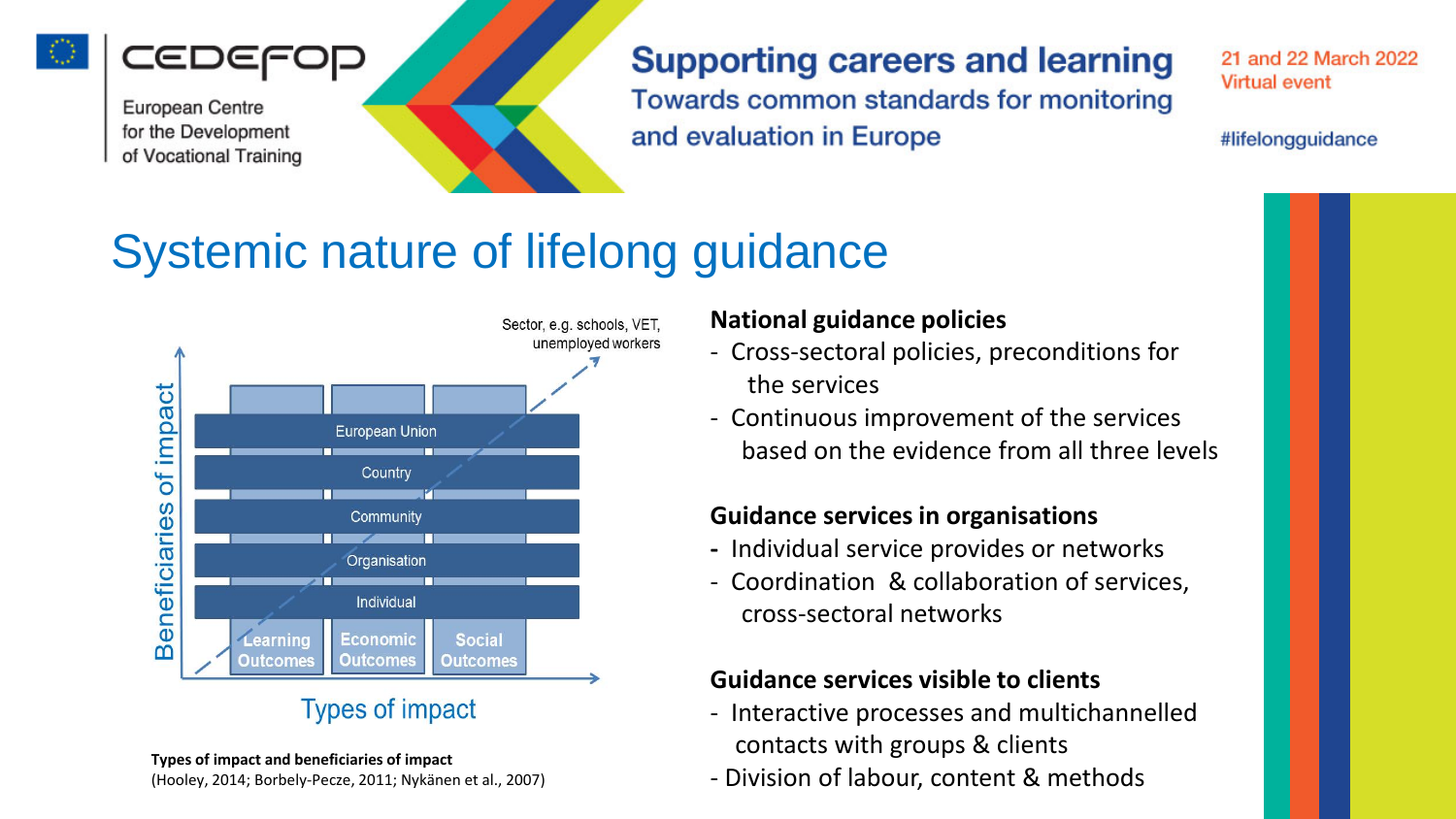

CEDEFOD

#### **Supporting careers and learning**

Towards common standards for monitoring and evaluation in Europe

21 and 22 March 2022 **Virtual event** 

#lifelongguidance

Table 1. Two options for evaluation of cross-sectoral guidance services Arnkil; Spangar and Vuorinen, 2008.

|                                                                    | <b>Services for clients</b>                                                                                                                         | <b>Regional jointly available</b><br><b>resources</b>                                      | <b>National guidance</b><br>policies                                                 |
|--------------------------------------------------------------------|-----------------------------------------------------------------------------------------------------------------------------------------------------|--------------------------------------------------------------------------------------------|--------------------------------------------------------------------------------------|
| <b>Better coordination of</b><br>the services                      | <b>Clarification and</b><br>coordination of gross-<br>resources in client<br>services, division of<br>labour between different<br>service providers | More structured regional<br>cross-sectoral networks<br>and more coordinated<br>cooperation | Better coordination of<br>national cross-sectoral<br>guidance policy<br>development. |
| <b>Flexible development of</b><br>the total resources<br>available | Search for synergy in<br>multi-professional<br>networks in the service<br>delivery                                                                  | Cross-sectoral<br>development of regional<br>entities in the service<br>delivery           | Joint development of<br>guidance policies and<br>decision-making                     |

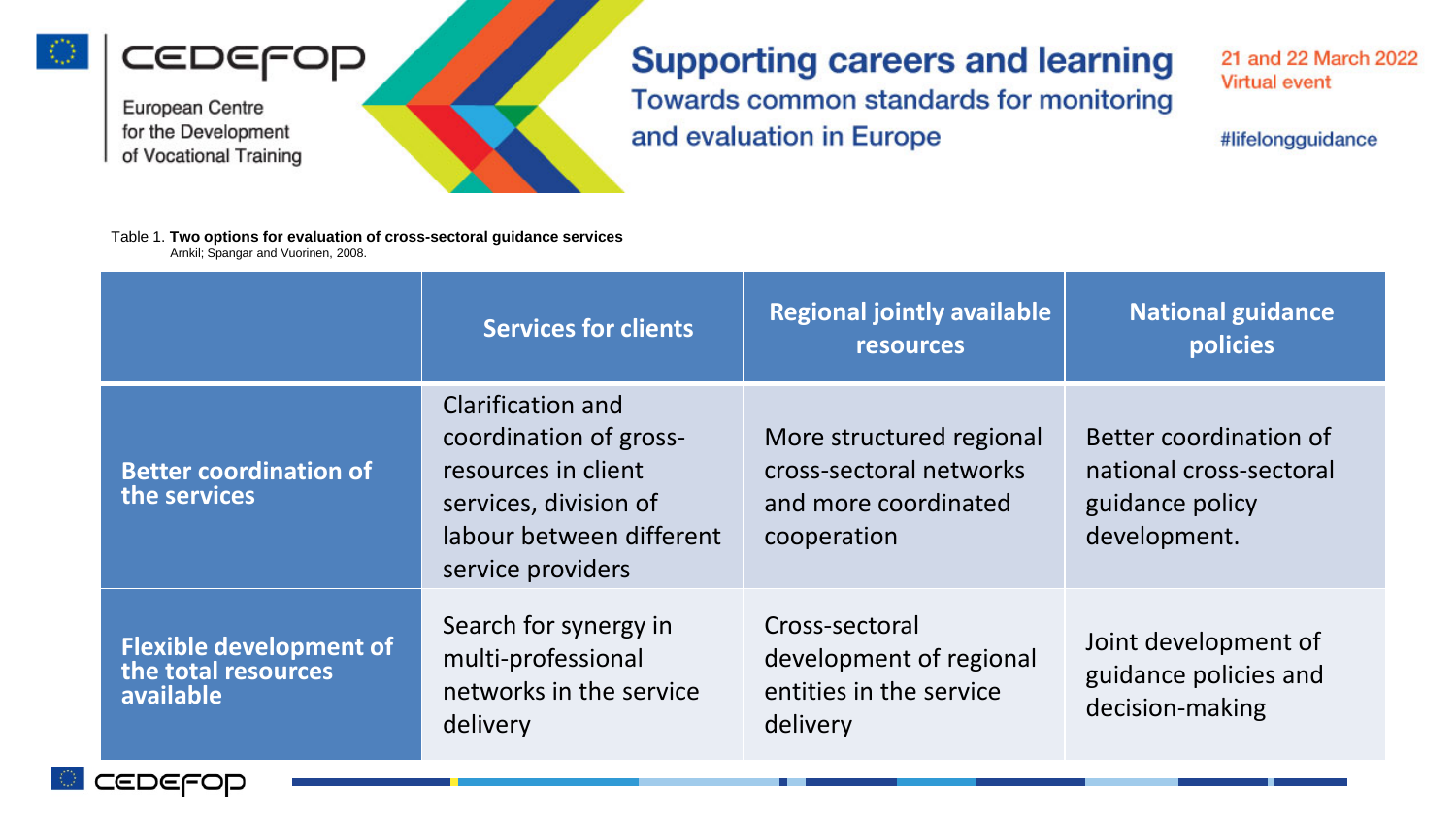





#### **Supporting careers and learning** Towards common standards for monitoring

and evaluation in Europe

21 and 22 March 2022 **Virtual event** 

#lifelongguidance

### National lifelong guidance policies

| Level of activity                                       | Targets for M & E                                                                                                   | <b>Examples of expected outcomes</b>                                                                                                                                                                                |
|---------------------------------------------------------|---------------------------------------------------------------------------------------------------------------------|---------------------------------------------------------------------------------------------------------------------------------------------------------------------------------------------------------------------|
| National guidance<br>policies                           | Connections between guidance policy and<br>national-level educational, welfare,<br>employment and economic policies | Sustainable economic growth<br>Deficit reduction<br>Reduced benefit costs<br>Improved health<br>More flexible labour market<br>Better skills match<br>Increased labour market participation<br>Reduced unemployment |
| <b>Regional cross-</b><br>sectoral guidance<br>policies | Connections between guidance policy and<br>regional educational, welfare, employment and<br>economic strategies     |                                                                                                                                                                                                                     |
| Guidance policy at<br>institutional level               | Education, welfare, employment and economic<br>policy principles of organisations                                   |                                                                                                                                                                                                                     |

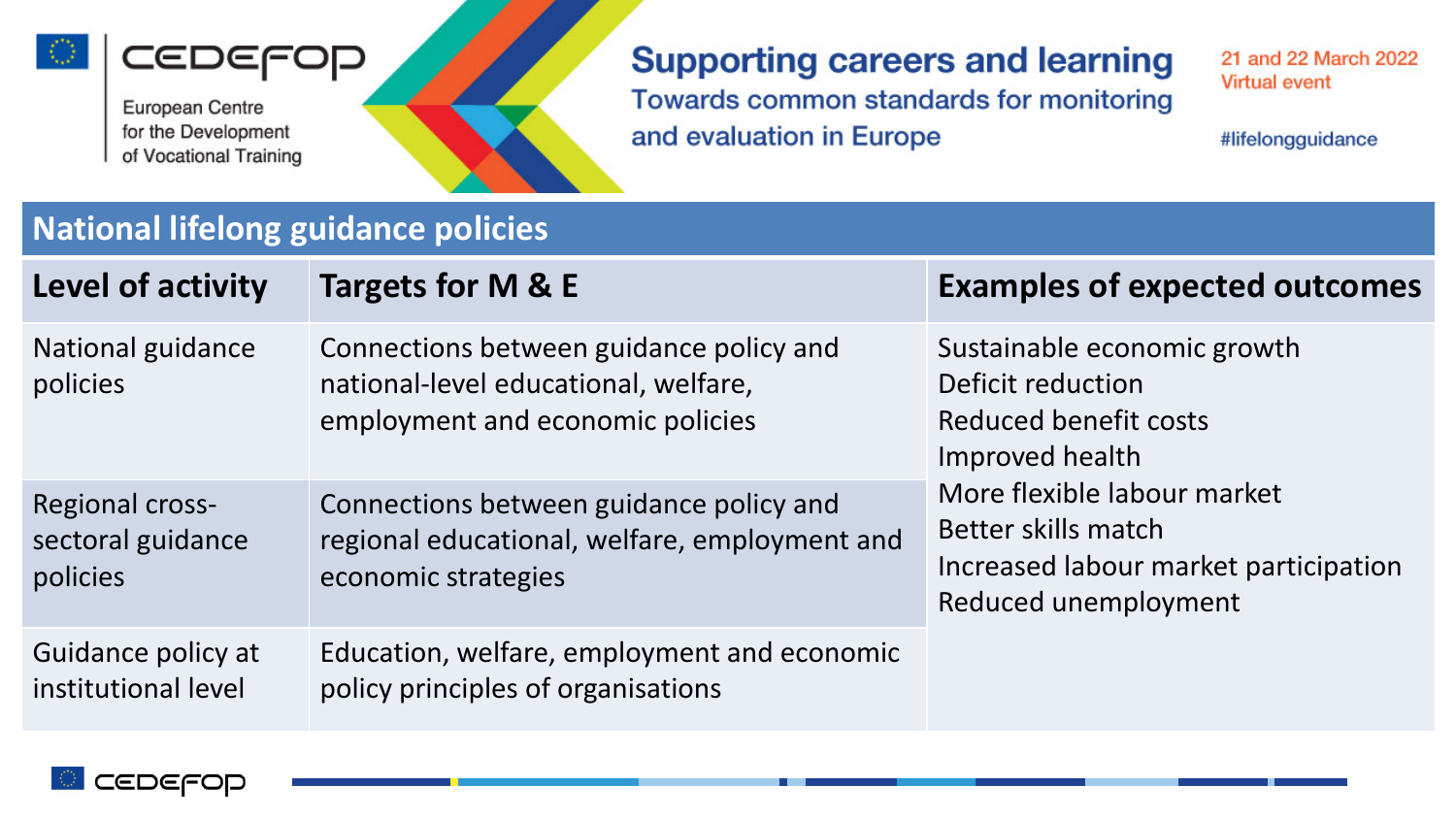





### **Supporting careers and learning**

Towards common standards for monitoring and evaluation in Europe

21 and 22 March 2022 **Virtual event** 

#lifelongguidance

#### **Guidance services in organisations**

| Level of activity                                                                    | Targets for M & E                                                                                                      | <b>Examples of expected outcomes</b>                                                                                                                                                                   |
|--------------------------------------------------------------------------------------|------------------------------------------------------------------------------------------------------------------------|--------------------------------------------------------------------------------------------------------------------------------------------------------------------------------------------------------|
| Multi-administrative<br>inter-organisational<br>regional networks<br>and cooperation | Cooperation among regional guidance services                                                                           | Wider access to career services<br>Users are better informed of the<br>content of the service provisions<br>Meeting better the needs of different<br>user groups<br>More flexible transitions of users |
| Guidance in<br>organisations                                                         | Guidance in education- and employment- and<br>economy-related organisations, in other<br>organisations and enterprises | More permeable service processes<br>Cost-effectiveness of the service<br>delivery                                                                                                                      |

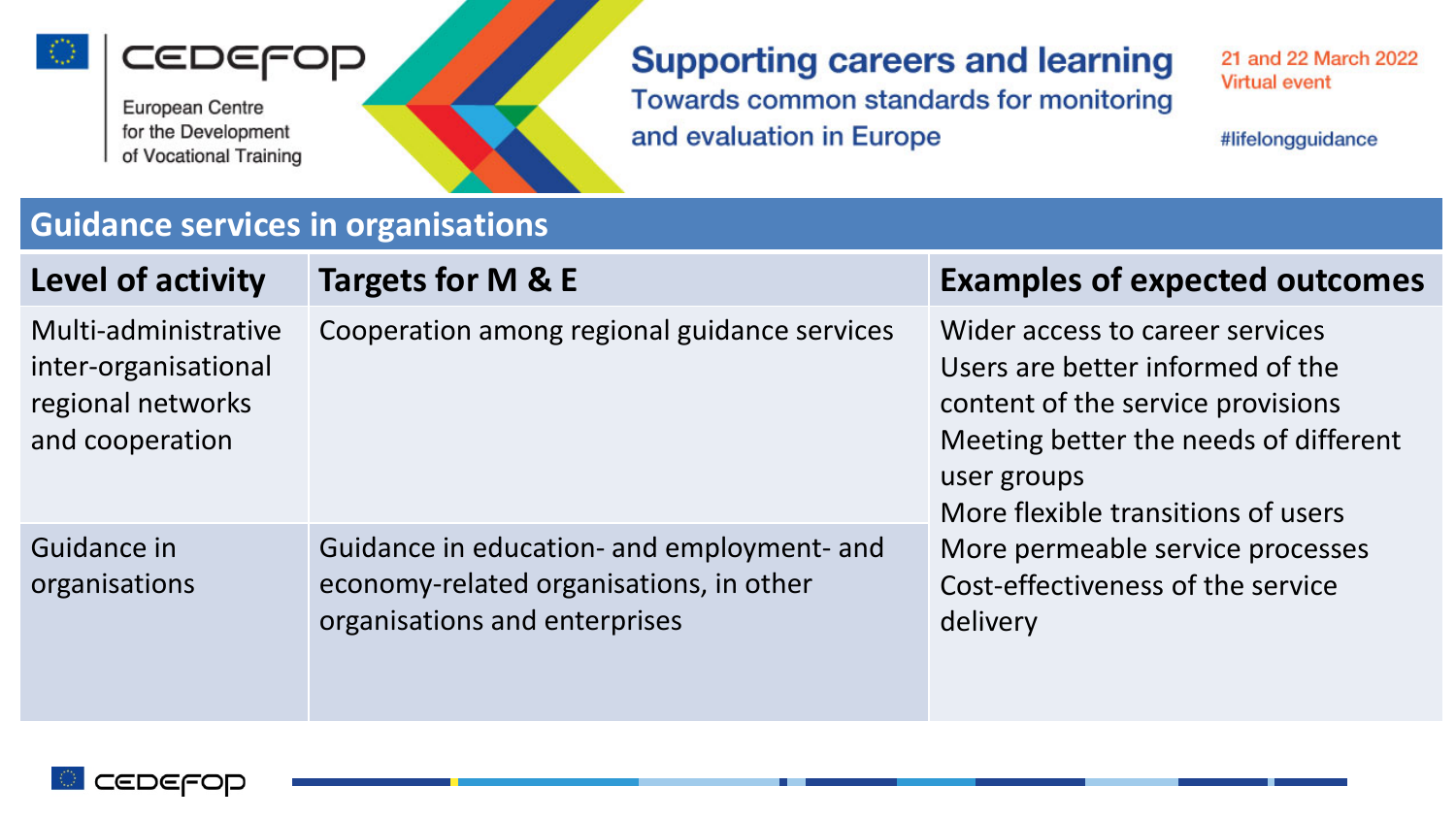





#### **Supporting careers and learning** Towards common standards for monitoring

and evaluation in Europe

21 and 22 March 2022 **Virtual event** 

#lifelongguidance

#### **Guidance services visible to clients/users**

Services visible to the client in organisations both on-site and online services

Inter-organisational

guidance services

visible to clients

Services visible to the client in all organisations providing guidance, such as schools, colleges, PES, cross-sectoral onestop-centres, services provided by other organisations and enterprises

#### **Level of activity Targets for M & E Examples of expected outcomes**

Improved wellbeing, self-esteem, motivation Changes in personal life, employment, employment equivalency, training, education Changes in intrapersonal variables, attitudes, self-esteem, motivation More sustainable employment Changes in the knowledge of the potential added value of career services.

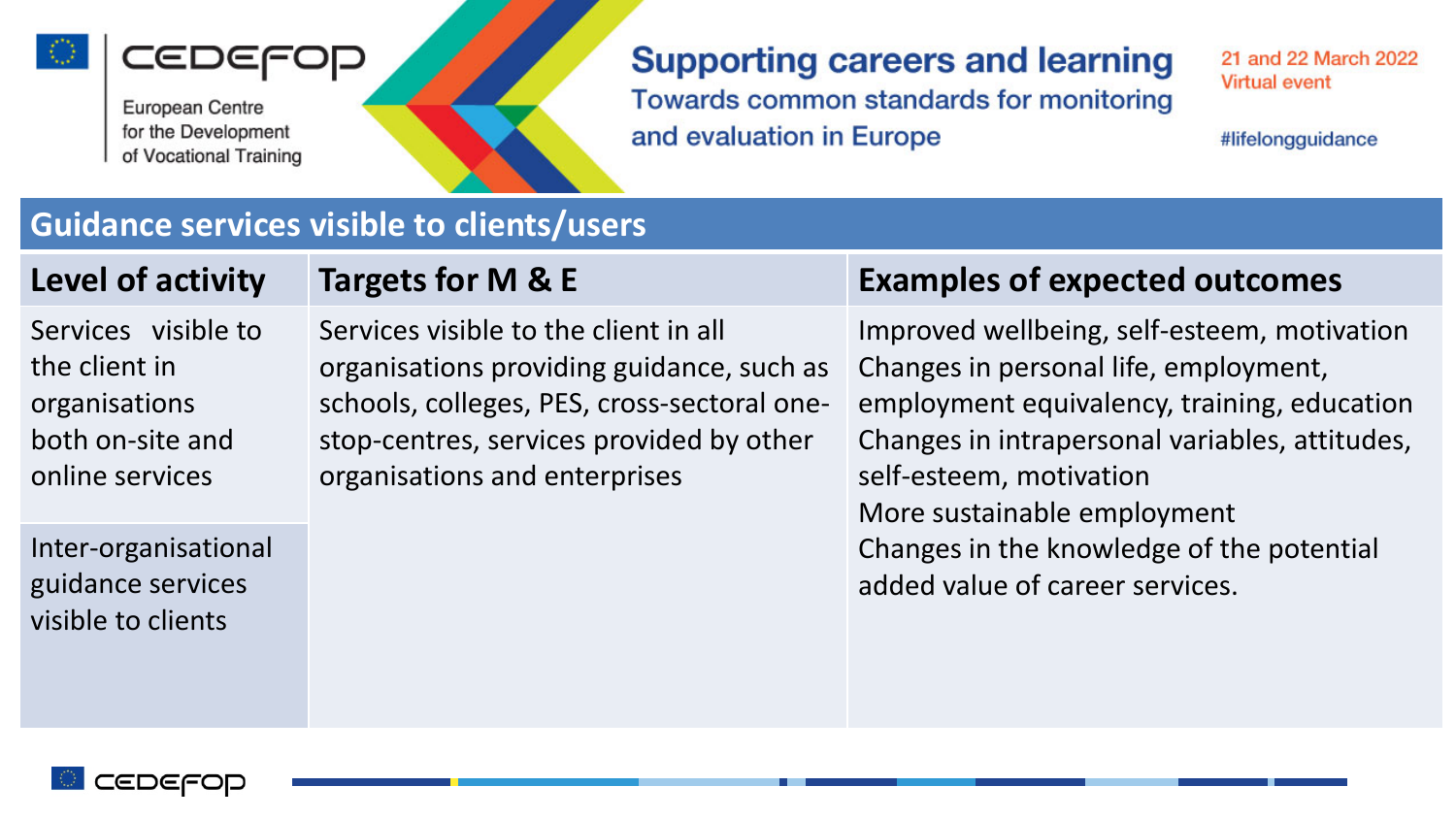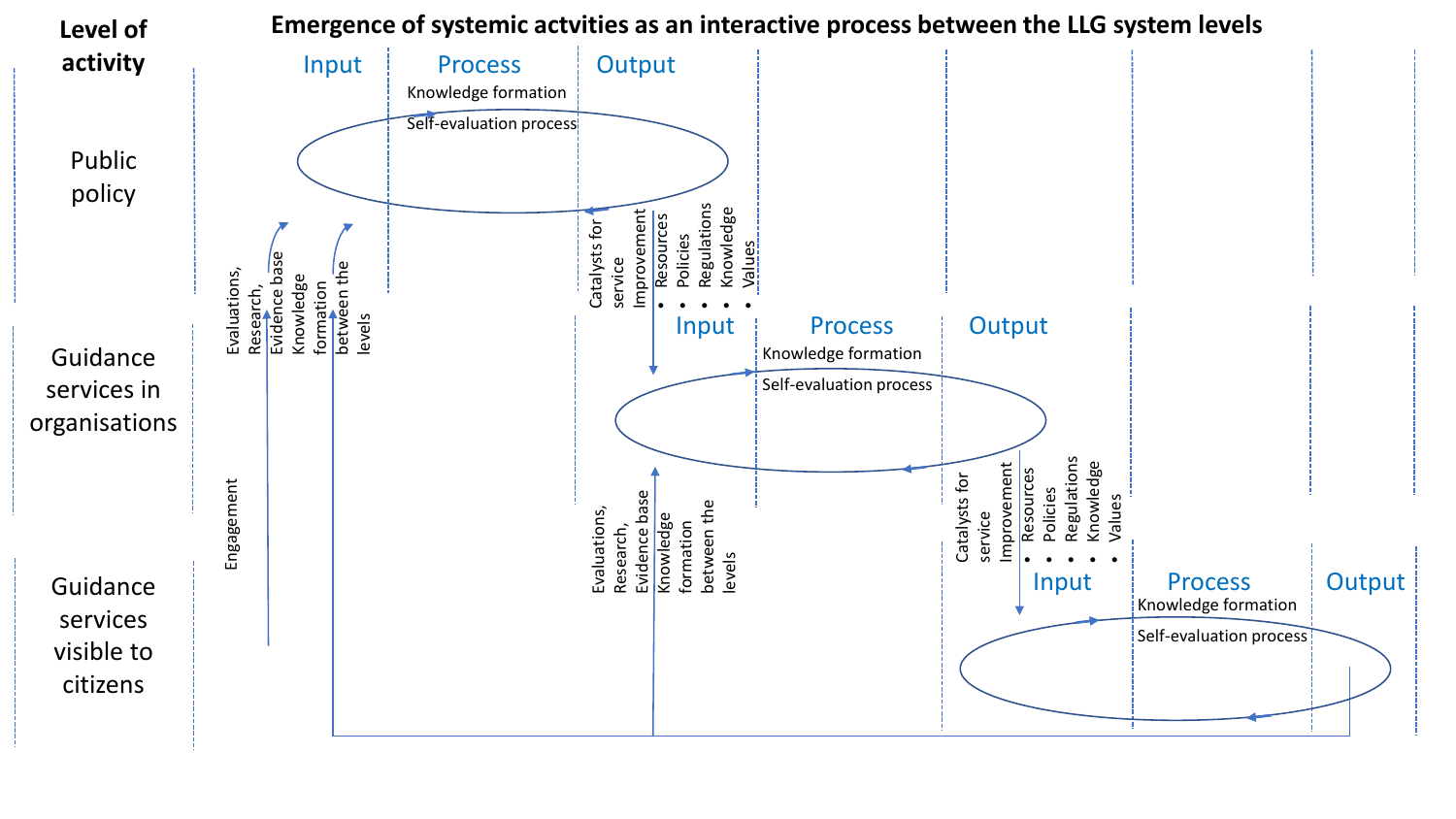





**Supporting careers and learning** Towards common standards for monitoring

21 and 22 March 2022 **Virtual event** 

#lifelongguidance

### ELGPN 2015: operational principles for lifelong guidance provision

- citizen-centred, holistic and inclusive approach;
- ease and equity of access;
- stakeholder participation and openness;
- professionalisation of services and tools;
- integrated policy approach;
- efficiency and effectiveness;
- evidence-based practice and policy development.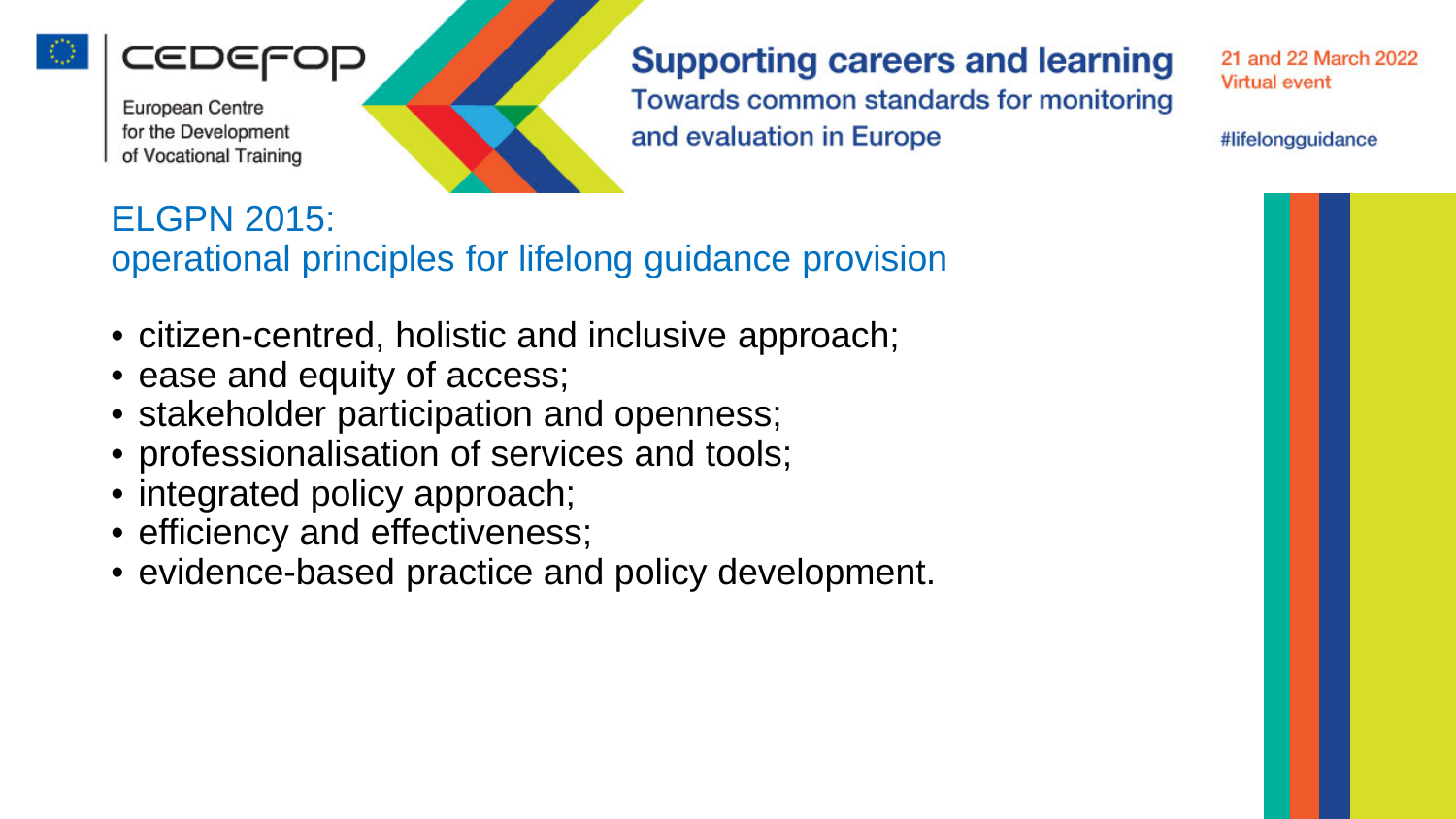



### **Supporting careers and learning** Towards common standards for monitoring and evaluation in Europe

21 and 22 March 2022 **Virtual event** 

#lifelongguidance

| Level of activity                              | Indicative proposal for metacriteria for evaluation of citizen-centered and holistic inclusive<br>approach - an example how to apply the underlying principles in different levels                                                                                                                                                                                                                                                |
|------------------------------------------------|-----------------------------------------------------------------------------------------------------------------------------------------------------------------------------------------------------------------------------------------------------------------------------------------------------------------------------------------------------------------------------------------------------------------------------------|
| <b>National lifelong</b><br>guidance policies  | The national, regional and organisational lifelong guidance policies ensure<br>equal access to guidance services for all citizen groups<br>strategic links of guidance to welfare policies<br>unobstructed access to services                                                                                                                                                                                                     |
| <b>Guidance services in</b><br>organisations   | National, regional and local guidance services<br>are available for all user groups<br>are produced unobstructed<br>are integrated in local education, employment, youth, social, health and rehabilitation<br>services<br>are integrated in other e-services for citizens<br>include an up-to-date customer charter or entitlement statement                                                                                     |
| <b>Guidance services</b><br>visible to clients | National, regional and local guidance services<br>include description of the citizen entitlements for the guidance services<br>jointly agree with the users on the nature, phases, content and activities of the individual<br>guidance process<br>include training for self-help and online tools and resources<br>are targeted, marketed and provided for all prospective user groups<br>include an up-to-date customer charter |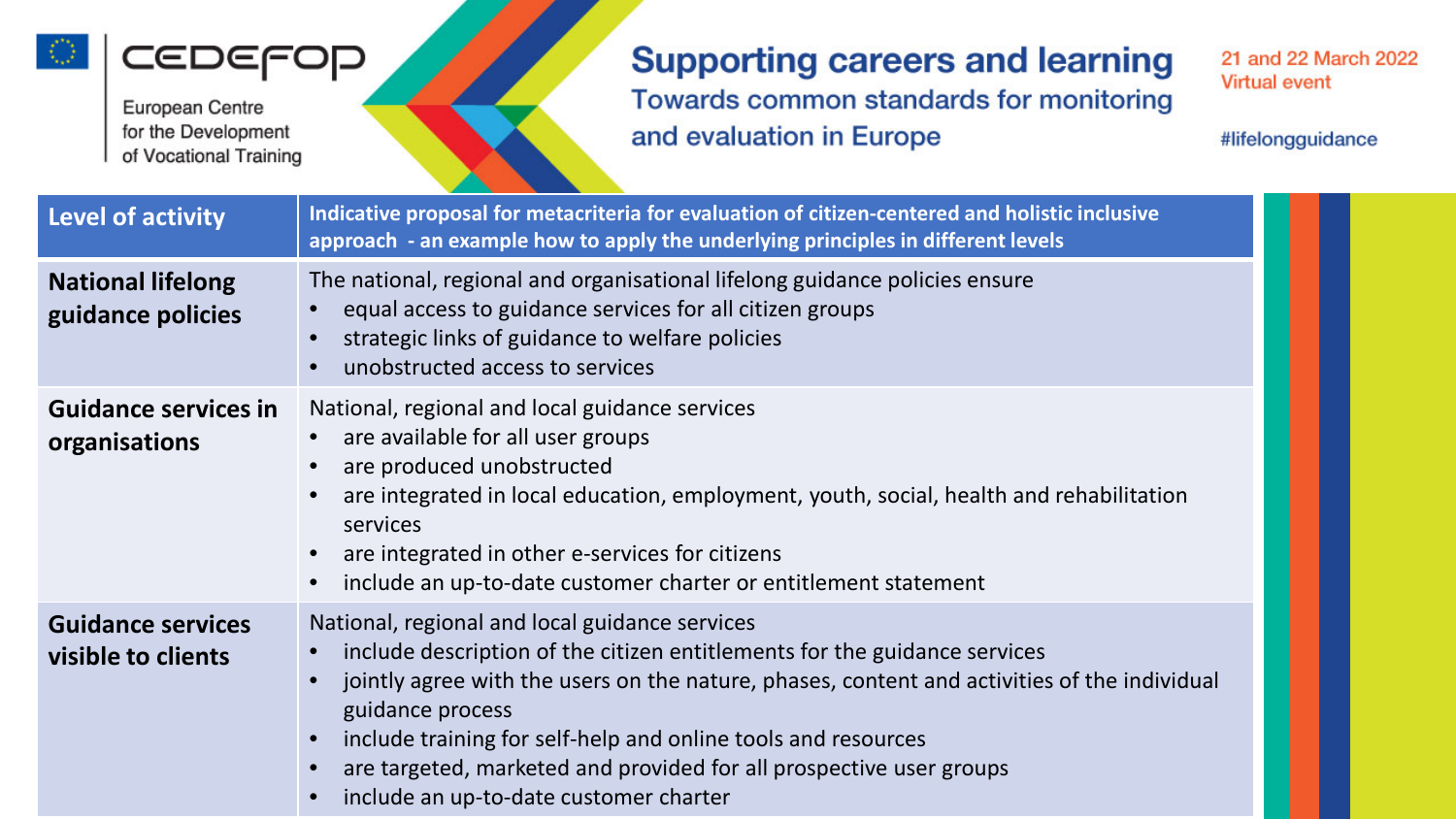



**Supporting careers and learning** Towards common standards for monitoring and evaluation in Europe

21 and 22 March 2022 **Virtual event** 

#lifelongguidance

### **Success factors in applying a systemic approach in M & E**

- Widening the understanding of the transversal nature of career guidance services among practitioners, service providers, researchers, developers of career guidance services, key stakeholders and policy-makers.
- Using Information and Communication Technology (ICT) to support M & E, evidence collection, quality development and policy & systems coordination within and across sectors
- Shifting the focus from a supplier perspective to user needs as well, as to outcomes for different beneficiaries.
- Emphasising the importance of learning and expertise within organisations and in their interfaces.
- Establishing a representative structure with a sufficient mandate is needed to oversee the strategic development process beyond the sectors and to coordinate the establishment of a joint evidence base.
- Allocating sufficient funding to allow the integration of feedback mechanisms into wider national governance structures.

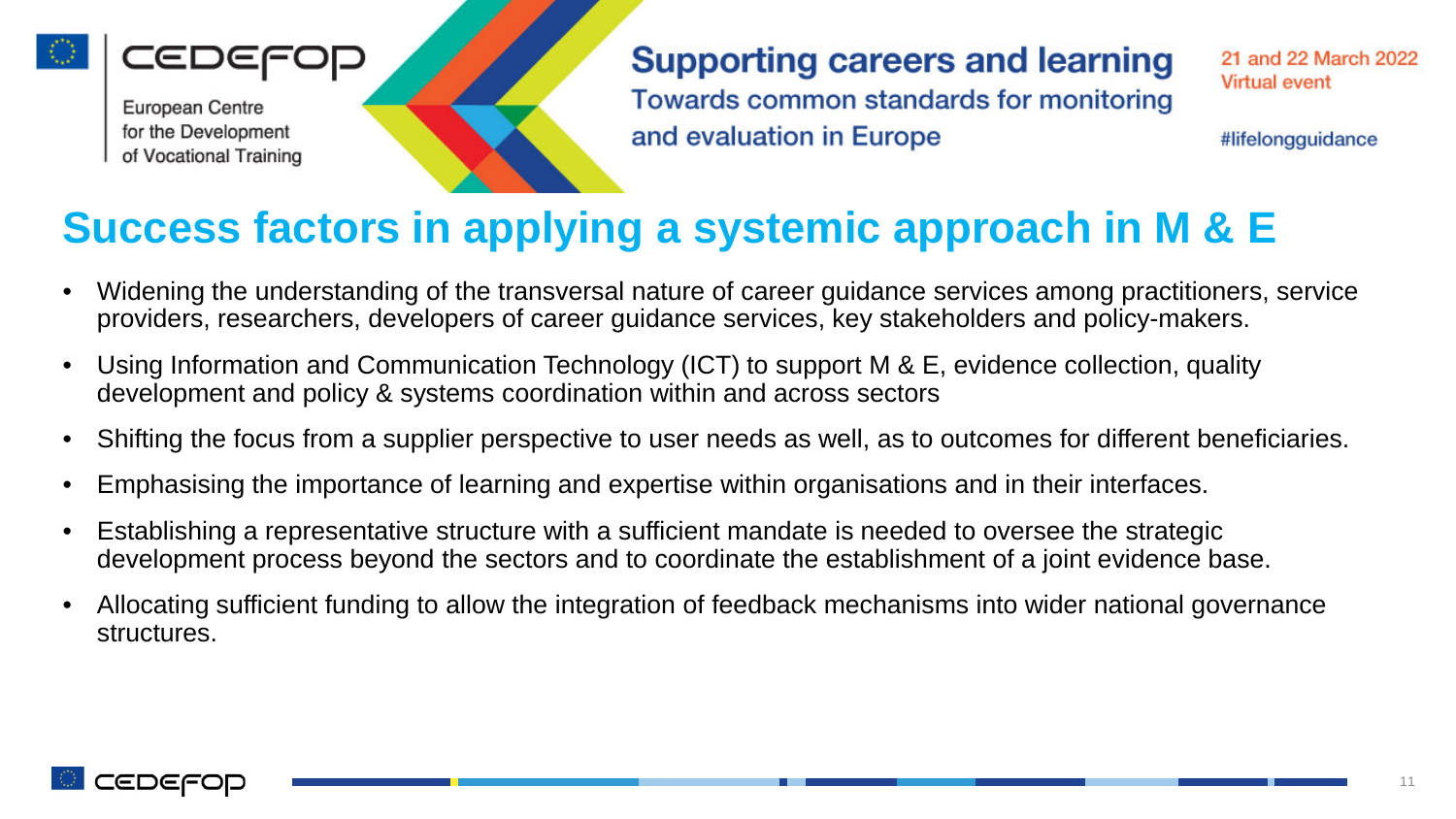





#### **Supporting careers and learning** Towards common standards for monitoring

21 and 22 March 2022 **Virtual event** 

#lifelongguidance

## Thank you!



Prof. Jaana Kettunen Finnish Institute for Educational Research University of Jyväskylä Tel. + 358 40 805 4255 E-mail: [jaana.h.kettunen@jyu.fi](mailto:jaana.h.kettunen@jyu.fi) <https://ktl.jyu.fi/en/staff/kettunen-jaana>

Dr. Raimo Vuorinen, Finnish Institute for Educational Research University of Jyväskylä Tel. +358-50-3611909 Email: [raimo.vuorinen@jyu.fi](mailto:raimo.vuorinen@jyu.fi) Linkedin: <https://fi.linkedin.com/in/raimovuorinen>